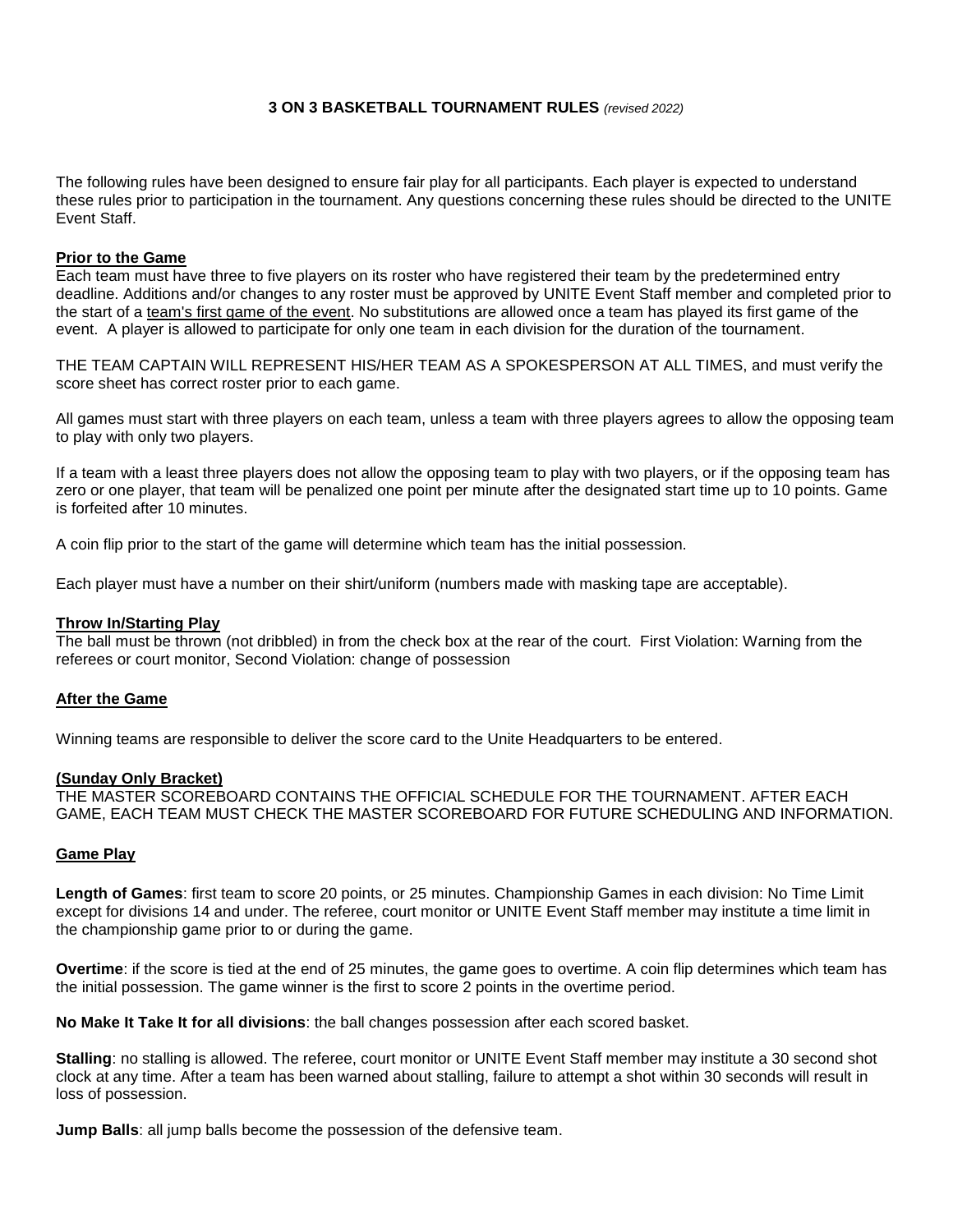**Time Outs**: each team is allowed three 45-second time-outs per game. The game clock does not stop during any timeouts. NO time-outs are permitted in the last three minutes of the game.

**Taking It Back**: when in play, the ball must be "taken back" on each change of possession. "Taking it back" means BOTH feet must be behind the two-point arc. Failure to "take it back" is a violation. Each Individual Violation: Change of Possession

**Throw In/Resuming Play**: the ball must be "checked" after every out of bounds or opposite team score. The ball must be thrown in (not dribbled) in from the check box at the rear of the court. No face guarding the box – stay behind the line. First Violation: Warning from referee or court monitor Each Additional Violation: Change of possession

**Out of Bounds/Resuming Play**: the ball must be "checked" every out of bounds.

**No Parking Zone**: this zone is the box in front of the basket. An offensive player CANNOT remain stationary (i.e. "post up") with both feet in this box AND receive the ball when *guarded* by an opposing player. A foot on the line of the no parking zone counts as a foot in the zone. First Violation: Warning from referee or court monitor

Each Additional Violation: Change of possession

**Dunking:** dunking is allowed during play only. If teams/players are seen dunking during non-play, they may be disqualified from the tournament. Hanging on the rims is not allowed at any time. Participants can be held responsible for broken equipment.

**Scoring**: baskets made from the inside the arc count one point. Baskets made when the shooter has BOTH FEET behind the arc count two points. Court monitors or referees will call "two points". If there is any doubt by the court monitor or referees as to whether the made basket is worth one or two points, the basket will count as one point.

**Free Throws**: free throws count as one point. When fouled in the act of shooting, free throws are awarded to the fouled shooter only when the basket was not made (1 for 1 pointer, 2 for 2 pointer). All free throws are dead balls. Regardless of whether the free throw(s) are made, the opposing team checks the ball from the check box. The try for goal shall be made within 10 seconds after the ball has been placed at the disposal of the free thrower. All other players will remain behind the two point arc while the free throw attempt is being made.

- Any time a basket is MADE and a foul is called:
	- · The basket counts.
	- · The referee or team representative records the foul.
	- · Defending team receives the ball.

**Personal Fouls**: the referee will record each personal foul. Each team member is allowed four personal fouls. Upon receiving the fourth personal foul, the player is disqualified. If a player is fouled in the act of shooting and a basket is not made, player must attempt a free throw (2 free throws if fouled in the act of shooting behind the arc).

| <b>RECORDED TEAM FOUL #</b> | <b>RESULT</b> (for team that was fouled)                                    |
|-----------------------------|-----------------------------------------------------------------------------|
| Team Fouls 1 through 7      | Check ball from check box, unless fouled in the act of shooting (see above) |
| Team Fouls 8+               | One free throw, unless fouled in the act of shooting (see above).           |

All intentional fouls will be called by the referee, court monitor or Event Staff member and result in one free throw for the player fouled AND his/her team retaining possession. The ball must be thrown (not dribbled) in from the check box at the rear of the court. An intentional foul is a personal or technical foul designed to stop or keep the clock from starting, to neutralize an opponent's obvious advantageous position, contact away from the ball, or when not playing the ball. It may or may not be premeditated and is not based on the severity of the act.